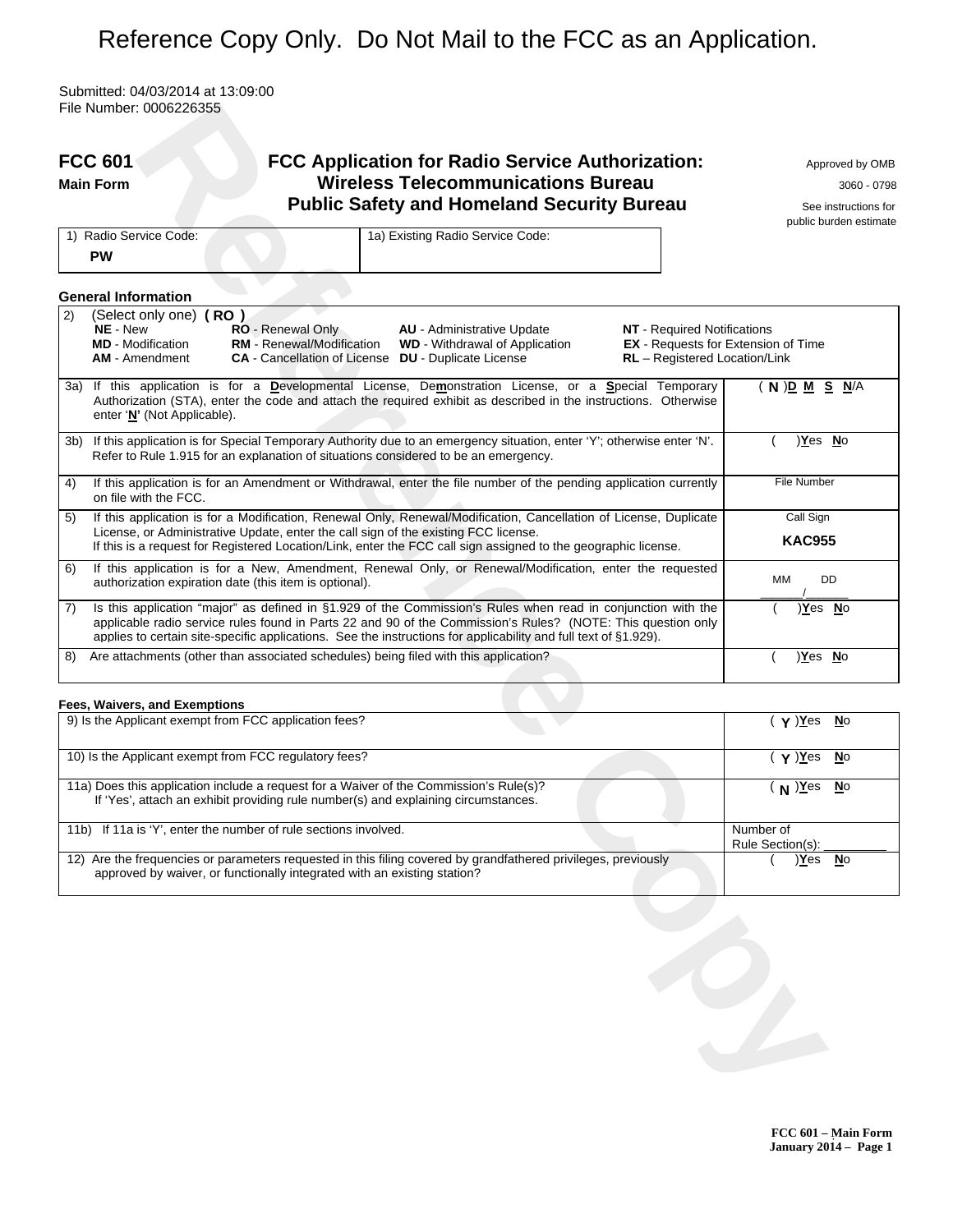| <b>Applicant Information</b>                                                                                                                                                                                                                          |            |                         |                      |                                   |                                                              |                |                    |               |                            |
|-------------------------------------------------------------------------------------------------------------------------------------------------------------------------------------------------------------------------------------------------------|------------|-------------------------|----------------------|-----------------------------------|--------------------------------------------------------------|----------------|--------------------|---------------|----------------------------|
| 13) FCC Registration Number (FRN):<br>0002564128                                                                                                                                                                                                      |            |                         |                      |                                   |                                                              |                |                    |               |                            |
|                                                                                                                                                                                                                                                       |            |                         |                      |                                   |                                                              |                |                    |               |                            |
| 14) Applicant/Licensee Legal Entity Type: (Select One)<br>) Individual ( )Unincorporated Association (                                                                                                                                                |            | )Trust                  |                      | $(x)$ Government Entity           | $\sqrt{2}$                                                   | )Corporation ( |                    |               | )Limited Liability Company |
| ) General Partnership<br>( ) Limited Partnership                                                                                                                                                                                                      | $\left($   |                         |                      | ) Limited Liability Partnership   | $\left($                                                     |                | ) Consortium       |               |                            |
| ) Other:                                                                                                                                                                                                                                              |            |                         |                      |                                   |                                                              |                |                    |               |                            |
| 15) If the Licensee name is being updated, is the update a result from the sale (or transfer of control) of the license(s)<br>to another party and for which proper Commission approval has not been received or proper notification not<br>provided? |            |                         |                      |                                   |                                                              |                |                    |               | <u>)Yes No</u>             |
| 16) First Name (if individual):                                                                                                                                                                                                                       |            | MI:                     | Last Name:           |                                   |                                                              |                |                    | Suffix:       |                            |
|                                                                                                                                                                                                                                                       |            |                         |                      |                                   |                                                              |                |                    |               |                            |
| 17) Legal Entity Name (if other than individual):                                                                                                                                                                                                     |            |                         |                      |                                   |                                                              |                |                    |               |                            |
| <b>HARRISON, COUNTY OF</b>                                                                                                                                                                                                                            |            |                         |                      |                                   |                                                              |                |                    |               |                            |
| 18) Attention To:                                                                                                                                                                                                                                     |            |                         |                      |                                   |                                                              |                |                    |               |                            |
| <b>EMERGENCY MANAGEMENT</b>                                                                                                                                                                                                                           |            |                         |                      |                                   |                                                              |                |                    |               |                            |
| 19) P.O. Box:                                                                                                                                                                                                                                         | And/Or     |                         | 20) Street Address:  |                                   |                                                              |                |                    |               |                            |
|                                                                                                                                                                                                                                                       |            |                         | <b>111 S 1ST AVE</b> |                                   |                                                              |                |                    |               |                            |
| 21) City:                                                                                                                                                                                                                                             |            |                         |                      |                                   | 22) State:                                                   |                | 23) Zip Code:      |               |                            |
| <b>LOGAN</b>                                                                                                                                                                                                                                          |            |                         |                      |                                   | IA                                                           |                | 51546              |               |                            |
| 24) Telephone Number:                                                                                                                                                                                                                                 |            |                         |                      | 25) FAX:                          |                                                              |                |                    |               |                            |
| (712)644-2353                                                                                                                                                                                                                                         |            |                         |                      | (712)644-3654                     |                                                              |                |                    |               |                            |
| 26) E-Mail Address:                                                                                                                                                                                                                                   |            |                         |                      |                                   |                                                              |                |                    |               |                            |
| hcema@harrisoncountyia.org                                                                                                                                                                                                                            |            |                         |                      |                                   |                                                              |                |                    |               |                            |
| 27) Demographics (Optional):                                                                                                                                                                                                                          |            |                         |                      |                                   |                                                              |                |                    |               |                            |
| Race:                                                                                                                                                                                                                                                 | Ethnicity: |                         |                      |                                   |                                                              | Gender:        |                    |               |                            |
| )American Indian or Alaska Native                                                                                                                                                                                                                     |            | )Hispanic or Latino     |                      |                                   |                                                              |                | )Male              |               |                            |
| )Asian                                                                                                                                                                                                                                                |            | )Not Hispanic or Latino |                      |                                   |                                                              |                | )Female            |               |                            |
| )Black or African-American                                                                                                                                                                                                                            |            |                         |                      |                                   |                                                              |                |                    |               |                            |
| )Native Hawaiian or Other Pacific Islander                                                                                                                                                                                                            |            |                         |                      |                                   |                                                              |                |                    |               |                            |
| )White                                                                                                                                                                                                                                                |            |                         |                      |                                   |                                                              |                |                    |               |                            |
| <b>Real Party in Interest</b>                                                                                                                                                                                                                         |            |                         |                      |                                   |                                                              |                |                    |               |                            |
| 28) Name of Real Party in Interest of Applicant (If different from<br>Applicant):                                                                                                                                                                     |            |                         |                      |                                   | 29) FCC Registration Number (FRN) of Real Party in Interest: |                |                    |               |                            |
|                                                                                                                                                                                                                                                       |            |                         |                      |                                   |                                                              |                |                    |               |                            |
| <b>Contact Information</b> (If different from the Applicant)<br>) Check here if same as Applicant.                                                                                                                                                    |            |                         |                      |                                   |                                                              |                |                    |               |                            |
| 30) First Name:                                                                                                                                                                                                                                       |            | MI:                     |                      | Last Name:                        |                                                              |                |                    |               | Suffix:                    |
| <b>Todd</b>                                                                                                                                                                                                                                           |            | D                       | <b>Baber</b>         |                                   |                                                              |                |                    |               |                            |
| 31) Company Name:                                                                                                                                                                                                                                     |            |                         |                      |                                   |                                                              |                |                    |               |                            |
| <b>Harrison County Emergency Management</b>                                                                                                                                                                                                           |            |                         |                      |                                   |                                                              |                |                    |               |                            |
| 32) Attention To:                                                                                                                                                                                                                                     |            |                         |                      |                                   |                                                              |                |                    |               |                            |
| 33) P.O. Box:                                                                                                                                                                                                                                         | And        |                         | 34) Street Address:  |                                   |                                                              |                |                    |               |                            |
|                                                                                                                                                                                                                                                       | /Or        |                         | 111 S. 1st Ave       |                                   |                                                              |                |                    |               |                            |
| 35) City:                                                                                                                                                                                                                                             |            |                         |                      | 36) State:                        |                                                              |                |                    | 37) Zip Code: |                            |
| Logan                                                                                                                                                                                                                                                 |            |                         |                      | IA                                |                                                              |                |                    | 51546         |                            |
| 38) Telephone Number:                                                                                                                                                                                                                                 |            |                         |                      | 39) FAX:                          |                                                              |                |                    |               |                            |
| (712) 644 - 2353<br>40) E-Mail Address:                                                                                                                                                                                                               |            |                         |                      | (712) 644-3654                    |                                                              |                |                    |               |                            |
| hcema@harrisoncountyia.org                                                                                                                                                                                                                            |            |                         |                      |                                   |                                                              |                |                    |               |                            |
| <b>Regulatory Status</b>                                                                                                                                                                                                                              |            |                         |                      |                                   |                                                              |                |                    |               |                            |
| 41) This filing is for authorization to provide or use the following type(s) of radio service offering (enter all that apply):                                                                                                                        |            |                         |                      |                                   |                                                              |                |                    |               |                            |
| )Common Carrier<br>)Mon-Common Carrier                                                                                                                                                                                                                |            |                         |                      | )Private, internal communications |                                                              |                | Broadcast Services |               | ) <b>Band Manager</b>      |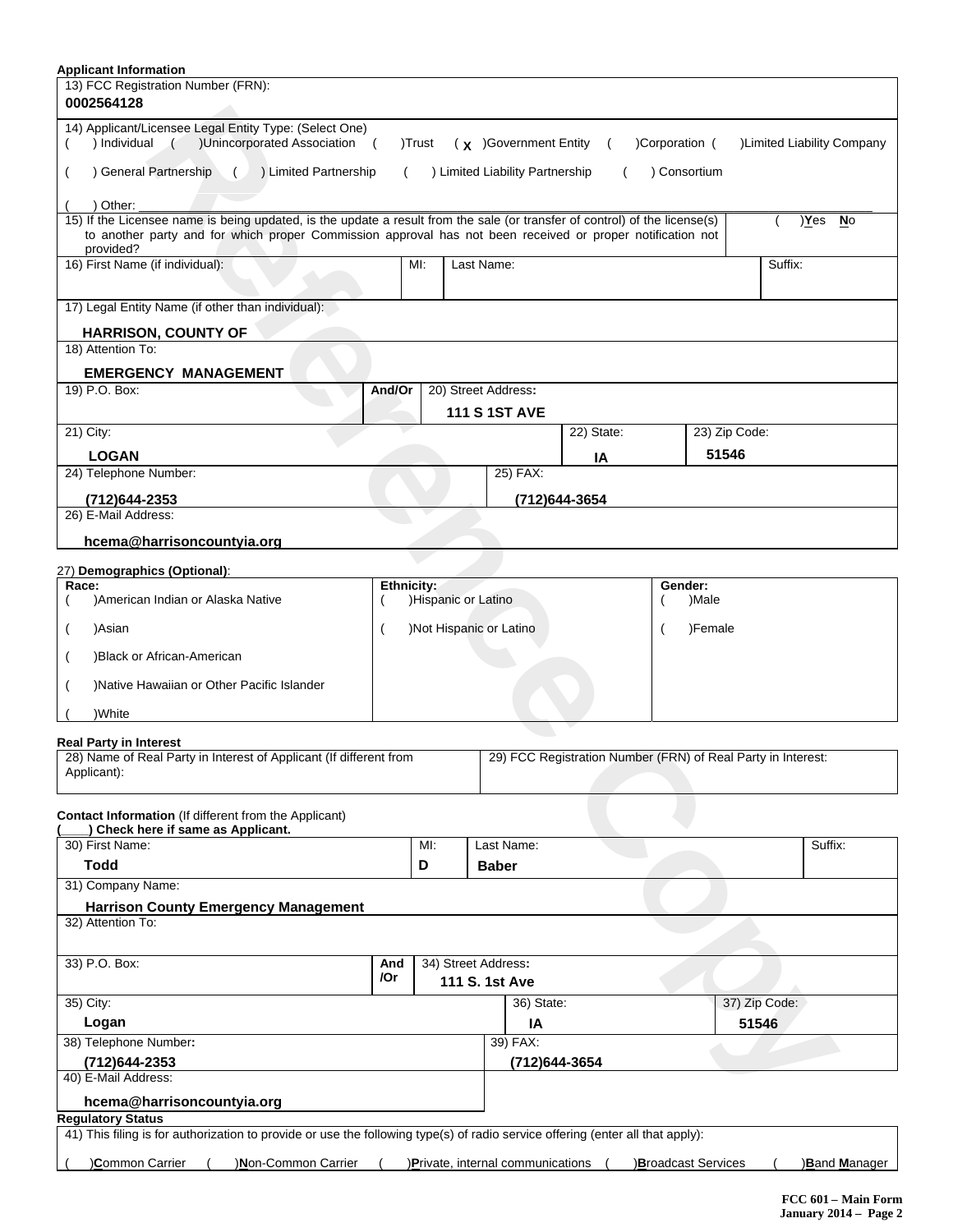|                                                                                                                 | <b>Type of Radio Service</b>                                                                                |  |         |  |               |  |                    |  |                           |
|-----------------------------------------------------------------------------------------------------------------|-------------------------------------------------------------------------------------------------------------|--|---------|--|---------------|--|--------------------|--|---------------------------|
| 42) This filing is for authorization to provide the following type(s) of radio service (choose all that apply): |                                                                                                             |  |         |  |               |  |                    |  |                           |
|                                                                                                                 | )Fixed                                                                                                      |  | )Mobile |  | Radiolocation |  | )Satellite (sound) |  | <b>Broadcast Services</b> |
|                                                                                                                 | 43) Does the Applicant propose to provide service interconnected to the public telephone network?<br>Yes No |  |         |  |               |  |                    |  |                           |

### **Alien Ownership Questions (If any answer is 'Y", provide an attachment explaining the circumstances. In preparing the attachment, refer to the Main Form Instructions for the "Alien Ownership Questions".)**

| 43) Does the Applicant propose to provide service interconnected to the public telephone network?                                                                                                                                                                                                                                                                                                                                                                                                                                                                                                                                                                                                                               | )Yes No  |  |
|---------------------------------------------------------------------------------------------------------------------------------------------------------------------------------------------------------------------------------------------------------------------------------------------------------------------------------------------------------------------------------------------------------------------------------------------------------------------------------------------------------------------------------------------------------------------------------------------------------------------------------------------------------------------------------------------------------------------------------|----------|--|
| Alien Ownership Questions (If any answer is 'Y", provide an attachment explaining the circumstances. In preparing the attachment, refer to<br>the Main Form Instructions for the "Alien Ownership Questions".)                                                                                                                                                                                                                                                                                                                                                                                                                                                                                                                  |          |  |
| 44) Is the Applicant a foreign government or the representative of any foreign government?                                                                                                                                                                                                                                                                                                                                                                                                                                                                                                                                                                                                                                      | )Yes No  |  |
| 45) Is the Applicant an alien or the representative of an alien?                                                                                                                                                                                                                                                                                                                                                                                                                                                                                                                                                                                                                                                                | )Yes No  |  |
| 46) Is the Applicant a corporation organized under the laws of any foreign government?                                                                                                                                                                                                                                                                                                                                                                                                                                                                                                                                                                                                                                          | )Yes No  |  |
| 47) Is the Applicant a corporation of which more than one-fifth of the capital stock is owned of record or voted by aliens or<br>their representatives, or by a foreign government or representative thereof, or by any corporation organized under the laws of a foreign country?                                                                                                                                                                                                                                                                                                                                                                                                                                              | )Yes No  |  |
| 48a) Is the Applicant directly or indirectly controlled by any other corporation of which more than one-fourth of the capital stock<br>is owned of record or voted by aliens or their representatives, or by a foreign government or representative thereof, or by any<br>corporation organized under the laws of a foreign country?                                                                                                                                                                                                                                                                                                                                                                                            | ) Yes No |  |
| 48b) If the answer to 47 or 48a is 'Y' select one of the choices below.                                                                                                                                                                                                                                                                                                                                                                                                                                                                                                                                                                                                                                                         |          |  |
| The Applicant is exempt from the provisions of Section 310(b).                                                                                                                                                                                                                                                                                                                                                                                                                                                                                                                                                                                                                                                                  |          |  |
| It is not necessary to file a petition for declaratory ruling if the Applicant includes in the attachment required by Item 47 or Item 48a a showing<br>that the requested license(s) is exempt from the provisions of Section 310(b).                                                                                                                                                                                                                                                                                                                                                                                                                                                                                           |          |  |
| The Applicant has received a declaratory ruling(s) approving its foreign ownership, and the application involves only the acquisition of<br>additional spectrum for the provision of a wireless service in a geographic coverage area for which the Applicant has been previously<br>authorized.                                                                                                                                                                                                                                                                                                                                                                                                                                |          |  |
| If checked, include in the attachment required by Item 47 or Item 48a the citation(s) of the applicable declaratory ruling(s) by DA/FCC<br>number, the FCC Record citation, if available, release date, and a statement that there has been no change in the foreign ownership of the<br>Applicant since the issuance of its ruling.                                                                                                                                                                                                                                                                                                                                                                                            |          |  |
| The Applicant: (i) has received a declaratory ruling(s) approving its foreign ownership, but is not able to make the certification specified<br>immediately above; or (ii) is an "affiliate" of a Licensee or Lessee/SubLessee that received a declaratory ruling(s) under Section 1.990(a) of<br>the Commission's Rules, 47 C.F.R. § 1.990(a), and is relying on the affiliate's ruling for purposes of filing this application as permitted under<br>the affiliate's ruling and Section 1.994(b) of the Rules, 47 C.F.R. § 1.994(b).                                                                                                                                                                                          |          |  |
| If checked, and if the Applicant received its declaratory ruling(s) on or after August 9, 2013, include in the attachment required by Item 47 or<br>Item 48a the citation(s) of the Applicant's declaratory ruling(s) by DA/FCC number, the FCC Record citation, if available, release date, and a<br>statement that the Applicant is in compliance with the terms and conditions of its ruling and with the Commission's Rules.                                                                                                                                                                                                                                                                                                |          |  |
| If checked, and if the Applicant received its declaratory ruling(s) prior to August 9, 2013, include in the attachment required by Item 48a a<br>copy of a petition for declaratory ruling filed contemporaneously with the Commission to extend the Applicant's existing ruling(s) to cover the<br>same radio service(s) and geographic coverage area(s) involved in the application. Alternatively, the Applicant may request a new<br>declaratory ruling pursuant to Section 1.990(a) of the Commission's Rules, 47 C.F.R. § 1.990(a). Petitions for declaratory ruling may be filed<br>electronically on the Internet through the International Bureau Filing System (IBFS) (with a copy attached hereto).                  |          |  |
| If checked, and if the Applicant is relying on an affiliate's ruling for purposes of filing this application, include in the attachment required by<br>Item 47 or Item 48a the citation(s) of the applicable declaratory ruling(s) by DA/FCC number, the FCC Record citation, if available, release<br>date, and a statement that the Applicant is in compliance with the terms and conditions of the named affiliate's ruling and with the<br>Commission's Rules. The Applicant must also include a certification of compliance signed by the named affiliate or other qualified entity as<br>specified in Section 1.994(b) of the Rules, 47 C.F.R. § 1.994(b). See Main Form Instructions for Items 47 or 48a, as applicable. |          |  |
| The Applicant has not received a declaratory ruling approving its foreign ownership and is requesting a declaratory ruling under Section<br>1.990(a) of the Commission's Rules, 47 C.F.R. § 1.990(a), in a petition filed contemporaneously with the Commission.                                                                                                                                                                                                                                                                                                                                                                                                                                                                |          |  |
| If checked, include in the attachment required by Item 47 or 48a a copy of the petition for declaratory ruling filed contemporaneously with the<br>Commission pursuant to Section 1.990(a) of the Commission's Rules, 47 C.F.R. § 1.990(a). Petitions for declaratory ruling may be filed<br>electronically on the Internet through the International Bureau Filing System (IBFS) (with a copy attached hereto).                                                                                                                                                                                                                                                                                                                |          |  |
|                                                                                                                                                                                                                                                                                                                                                                                                                                                                                                                                                                                                                                                                                                                                 |          |  |
| $\overline{\mathcal{L}}$                                                                                                                                                                                                                                                                                                                                                                                                                                                                                                                                                                                                                                                                                                        |          |  |
|                                                                                                                                                                                                                                                                                                                                                                                                                                                                                                                                                                                                                                                                                                                                 |          |  |
|                                                                                                                                                                                                                                                                                                                                                                                                                                                                                                                                                                                                                                                                                                                                 |          |  |
|                                                                                                                                                                                                                                                                                                                                                                                                                                                                                                                                                                                                                                                                                                                                 |          |  |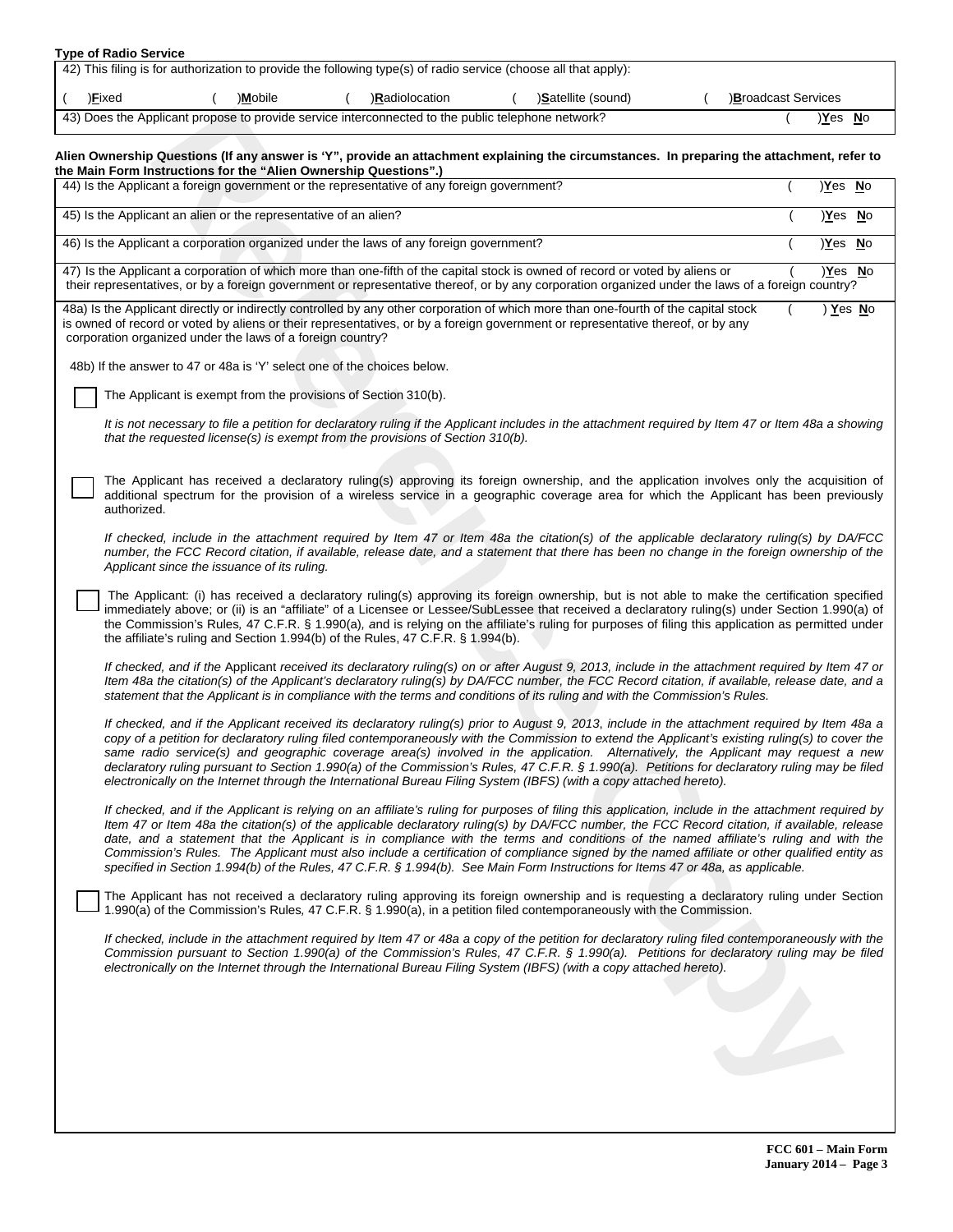# **Basic Qualification Questions**  49) Has the Applicant or any party to this application had any FCC station authorization, license or construction ( )**Y**es **N**o permit revoked or had any application for an initial, modification or renewal of FCC station authorization, license, or construction permit denied by the Commission? 50) Has the Applicant or any party to this application, or any party directly or indirectly controlling the Applicant, ( )**Y**es **N**o ever been convicted of a felony by any state or federal court? 51) Has any court finally adjudged the Applicant or any party directly or indirectly controlling the Applicant guilty of unlawfully ( )**Y**es **N**o monopolizing or attempting unlawfully to monopolize radio communication, directly or indirectly, through control of manufacture or sale of radio apparatus, exclusive traffic arrangement, or any other means or unfair methods of competition? If the answer to any of 49-51 is 'Y', attach an exhibit explaining the circumstances **Aeronautical Advisory Station (Unicom) Certification**

## **Broadband Radio Service and Educational Broadband Service Cable Cross-Ownership**

#### **Broadband Radio Service and Educational Broadband Service (Part 27)**

## **General Certification Statements**

|          | 50) Has the Applicant or any party to this application, or any party directly or indirectly controlling the Applicant,<br>ever been convicted of a felony by any state or federal court?                                                                                                                                                                                                                                                                                                                                                                                                                                                                                                                                                                                                                                                                                                                                                              | <u>)Yes No</u>        |  |
|----------|-------------------------------------------------------------------------------------------------------------------------------------------------------------------------------------------------------------------------------------------------------------------------------------------------------------------------------------------------------------------------------------------------------------------------------------------------------------------------------------------------------------------------------------------------------------------------------------------------------------------------------------------------------------------------------------------------------------------------------------------------------------------------------------------------------------------------------------------------------------------------------------------------------------------------------------------------------|-----------------------|--|
|          | 51) Has any court finally adjudged the Applicant or any party directly or indirectly controlling the Applicant guilty of unlawfully<br>monopolizing or attempting unlawfully to monopolize radio communication, directly or indirectly, through control of<br>manufacture or sale of radio apparatus, exclusive traffic arrangement, or any other means or unfair methods of competition?                                                                                                                                                                                                                                                                                                                                                                                                                                                                                                                                                             | <u>)Yes No</u>        |  |
|          | If the answer to any of 49-51 is 'Y', attach an exhibit explaining the circumstances.                                                                                                                                                                                                                                                                                                                                                                                                                                                                                                                                                                                                                                                                                                                                                                                                                                                                 |                       |  |
|          | Aeronautical Advisory Station (Unicom) Certification                                                                                                                                                                                                                                                                                                                                                                                                                                                                                                                                                                                                                                                                                                                                                                                                                                                                                                  |                       |  |
|          | 52) () I certify that the station will be located on property of the airport to be served, and, in cases where the airport does not have a control<br>tower, RCO, or FAA flight service station, that I have notified the owner of the airport and all aviation service organizations located at the airport<br>within ten days prior to application.                                                                                                                                                                                                                                                                                                                                                                                                                                                                                                                                                                                                 |                       |  |
|          | Broadband Radio Service and Educational Broadband Service Cable Cross-Ownership                                                                                                                                                                                                                                                                                                                                                                                                                                                                                                                                                                                                                                                                                                                                                                                                                                                                       |                       |  |
|          | 53a) Will the requested facilities be used to provide multichannel video programming service?                                                                                                                                                                                                                                                                                                                                                                                                                                                                                                                                                                                                                                                                                                                                                                                                                                                         | <u>Yes No</u>         |  |
|          | 53b) If the answer to question 53a is 'Y', does the Applicant operate, control or have an attributable interest<br>(as defined in Section 27.1202 of the Commission's Rules) in a cable television system whose franchise<br>area is located within the geographic service area of the requested facilities?                                                                                                                                                                                                                                                                                                                                                                                                                                                                                                                                                                                                                                          | $\underline{Y}$ es No |  |
|          | Note: If the answer to question 53b is 'Y', attach an exhibit explaining how the Applicant complies with Section 27.1202 of the Commission's<br>Rules or justifying a waiver of that rule. If a waiver of the Commission Rule(s) is being requested, Item 11a must be answered 'Y'.                                                                                                                                                                                                                                                                                                                                                                                                                                                                                                                                                                                                                                                                   |                       |  |
|          | <b>Broadband Radio Service and Educational Broadband Service (Part 27)</b>                                                                                                                                                                                                                                                                                                                                                                                                                                                                                                                                                                                                                                                                                                                                                                                                                                                                            |                       |  |
|          | 54) (For EBS only) Does the Applicant comply with the programming requirements contained in Section 27.1203<br>of the Commission's Rules?                                                                                                                                                                                                                                                                                                                                                                                                                                                                                                                                                                                                                                                                                                                                                                                                             | <u>Yes No</u>         |  |
|          | Note: If the answer to item 54 is 'N', attach an exhibit explaining how the Applicant complies with Section 27.1203 of the Commission's Rules or<br>justifying a waiver of that rule. If a waiver of the Commission Rule(s) is being requested, Item 11a must be answered 'Y'.                                                                                                                                                                                                                                                                                                                                                                                                                                                                                                                                                                                                                                                                        |                       |  |
|          | 55) (For BRS and EBS) Does the Applicant comply with Sections 27.50, 27.55, and 27.1221 of the Commission's Rules?                                                                                                                                                                                                                                                                                                                                                                                                                                                                                                                                                                                                                                                                                                                                                                                                                                    | )Yes No               |  |
|          | Note: If the answer to item 55 is 'N', attach an exhibit justifying a waiver of that rule(s). If a waiver of the Commission Rule(s) is being requested,<br>Item 11a must be answered 'Y'.                                                                                                                                                                                                                                                                                                                                                                                                                                                                                                                                                                                                                                                                                                                                                             |                       |  |
|          | <b>General Certification Statements</b>                                                                                                                                                                                                                                                                                                                                                                                                                                                                                                                                                                                                                                                                                                                                                                                                                                                                                                               |                       |  |
| 1)       | The Applicant waives any claim to the use of any particular frequency or of the electromagnetic spectrum as against the regulatory power of the United States<br>because of the previous use of the same, whether by license or otherwise, and requests an authorization in accordance with this application.                                                                                                                                                                                                                                                                                                                                                                                                                                                                                                                                                                                                                                         |                       |  |
| 2)       | The Applicant certifies that grant of this application would not cause the Applicant to be in violation of any pertinent cross-ownership or attribution rules.*<br>*If the Applicant has sought a waiver of any such rule in connection with this application, it may make this certification subject to the outcome of the waiver request.                                                                                                                                                                                                                                                                                                                                                                                                                                                                                                                                                                                                           |                       |  |
| 3)       | The Applicant certifies that all statements made in this application and in the exhibits, attachments, or documents incorporated by reference are material, are part of<br>this application, and are true, complete, correct, and made in good faith.                                                                                                                                                                                                                                                                                                                                                                                                                                                                                                                                                                                                                                                                                                 |                       |  |
| 4)       | The Applicant certifies that neither the Applicant nor any other party to the application is subject to a denial of Federal benefits pursuant to §5301 of the Anti-Drug<br>Abuse Act of 1988, 21 U.S.C. § 862, because of a conviction for possession or distribution of a controlled substance. This certification does not apply to applications<br>filed in services exempted under §1.2002(c) of the rules, 47 CFR § 1.2002(c). See §1.2002(b) of the rules, 47 CFR § 1.2002(b), for the definition of "party to the<br>application" as used in this certification.                                                                                                                                                                                                                                                                                                                                                                               |                       |  |
| 5)       | The Applicant certifies that it either (1) has current required ownership data on file with the Commission, (2) is filing updated ownership data simultaneously with this<br>application, or (3) is not required to file ownership data under the Commission's Rules.                                                                                                                                                                                                                                                                                                                                                                                                                                                                                                                                                                                                                                                                                 |                       |  |
|          | The Applicant certifies that the facilities, operations, and transmitters for which this authorization is hereby requested are either: (1) categorically excluded from routine<br>environmental evaluation for RF exposure as set forth in 47 C.F.R. 1.1307(b); or, (2) have been found not to cause human exposure to levels of radiofrequency<br>radiation in excess of the limits specified in 47 C.F.R. 1.1310 and 2.1093; or, (3) are the subject of one or more Environmental Assessments filed with the<br>Commission.                                                                                                                                                                                                                                                                                                                                                                                                                         |                       |  |
| 7)       | The Applicant certifies that it has reviewed the appropriate Commission Rules defining eligibility to hold the requested license(s), and is eligible to hold the requested<br>license(s).                                                                                                                                                                                                                                                                                                                                                                                                                                                                                                                                                                                                                                                                                                                                                             |                       |  |
| 8)<br>9) | The Applicant certifies that it is not in default on any payment for Commission licenses and that it is not delinquent on any non-tax debt owed to any federal agency.<br>The Applicant certifies that the applicant and all of the related individuals and entities required to be disclosed on this application and FCC Form 602 (FCC Ownership<br>Disclosure Information for the Wireless Telecommunications Services) are not person(s) who have been, for reasons of national security, barred by any agency of<br>the Federal Government from bidding on a contract, participating in an auction, or receiving a grant. This certification applies only to applications for licenses for<br>spectrum that is required by Sections 6103, 6401-6403 of the Middle Class Tax Relief and Job Creation Act of 2012, codified at 47 U.S.C. §§ 309, 1413, 1451-1452,<br>to be assigned by a system of competitive bidding under 47 U.S.C. $\S$ 309(j). |                       |  |
|          |                                                                                                                                                                                                                                                                                                                                                                                                                                                                                                                                                                                                                                                                                                                                                                                                                                                                                                                                                       |                       |  |
|          | $\sum$                                                                                                                                                                                                                                                                                                                                                                                                                                                                                                                                                                                                                                                                                                                                                                                                                                                                                                                                                |                       |  |
|          |                                                                                                                                                                                                                                                                                                                                                                                                                                                                                                                                                                                                                                                                                                                                                                                                                                                                                                                                                       |                       |  |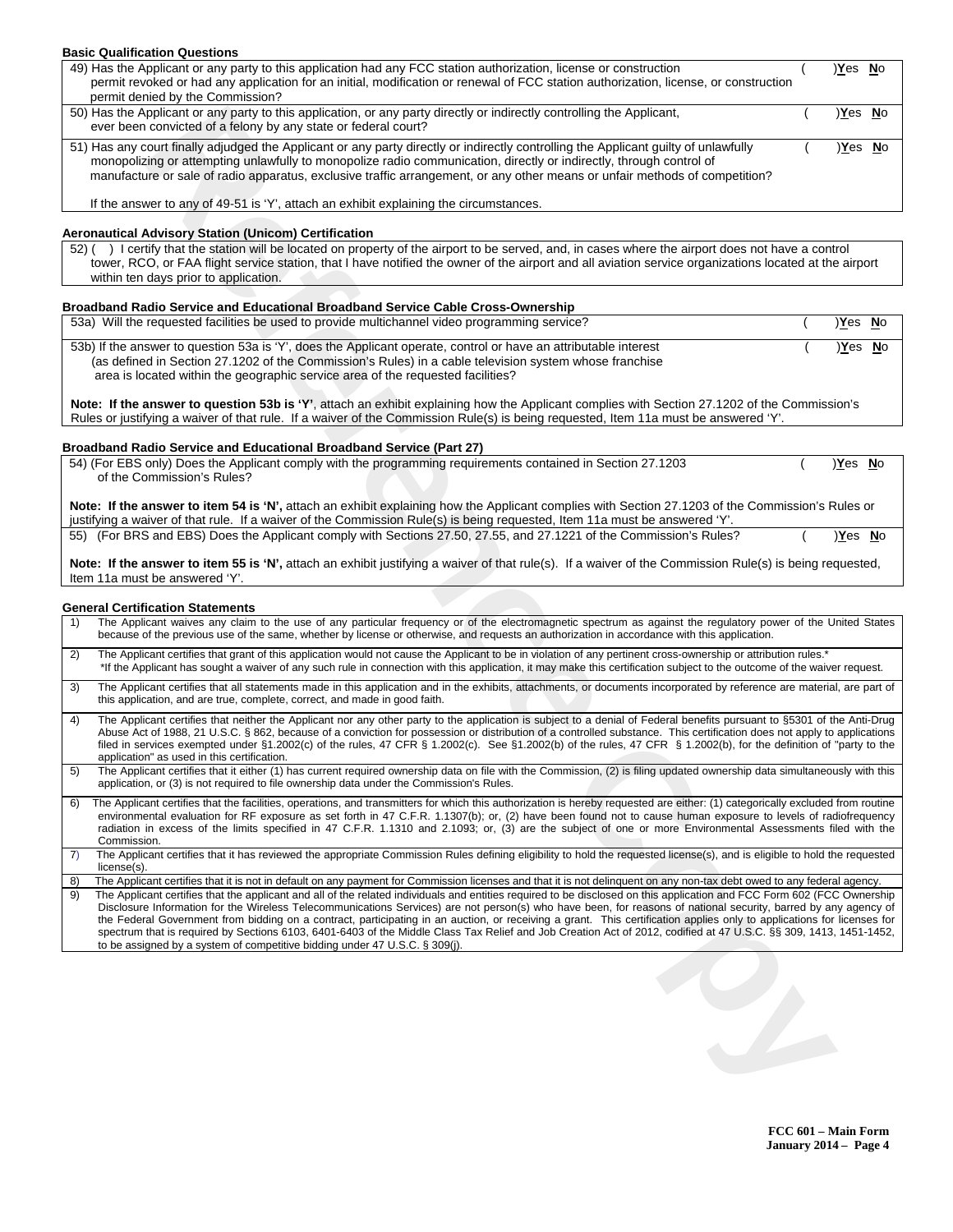#### **Signature**

56) Typed or Printed Name of Party Authorized to Sign

| First Name:      |                          |                                                                                                                                                                                                                                                                                                                          | MI: | Last Name: | Suffix:    |
|------------------|--------------------------|--------------------------------------------------------------------------------------------------------------------------------------------------------------------------------------------------------------------------------------------------------------------------------------------------------------------------|-----|------------|------------|
| Larry            |                          |                                                                                                                                                                                                                                                                                                                          |     | Oliver     |            |
| 57) Title:       | <b>Emergency Manager</b> |                                                                                                                                                                                                                                                                                                                          |     |            |            |
| Signature:       |                          |                                                                                                                                                                                                                                                                                                                          |     |            | 58) Date:  |
| Larry            | Oliver                   |                                                                                                                                                                                                                                                                                                                          |     |            | 04/03/2014 |
|                  |                          | FAILURE TO SIGN THIS APPLICATION MAY RESULT IN DISMISSAL OF THE APPLICATION AND FORFEITURE OF ANY FEES PAID.                                                                                                                                                                                                             |     |            |            |
|                  |                          | Upon grant of this license application, the Licensee may be subject to certain construction or coverage requirements. Failure to meet the construction or<br>coverage requirements will result in termination of the license. Consult appropriate FCC regulations to determine the construction or coverage requirements |     |            |            |
|                  |                          | that apply to the type of license requested in this application.<br>WILLFUL FALSE STATEMENTS MADE ON THIS FORM OR ANY ATTACHMENTS ARE PUNISHABLE BY FINE AND/OR IMPRISONMENT (U.S. Code, Title 18,                                                                                                                       |     |            |            |
| Title 47, §503). |                          | §1001) AND/OR REVOCATION OF ANY STATION LICENSE OR CONSTRUCTION PERMIT (U.S. Code, Title 47, §312(a)(1)), AND/OR FORFEITURE (U.S. Code,                                                                                                                                                                                  |     |            |            |
|                  |                          |                                                                                                                                                                                                                                                                                                                          |     |            |            |
|                  |                          |                                                                                                                                                                                                                                                                                                                          |     |            |            |
|                  |                          |                                                                                                                                                                                                                                                                                                                          |     |            |            |
|                  |                          |                                                                                                                                                                                                                                                                                                                          |     |            |            |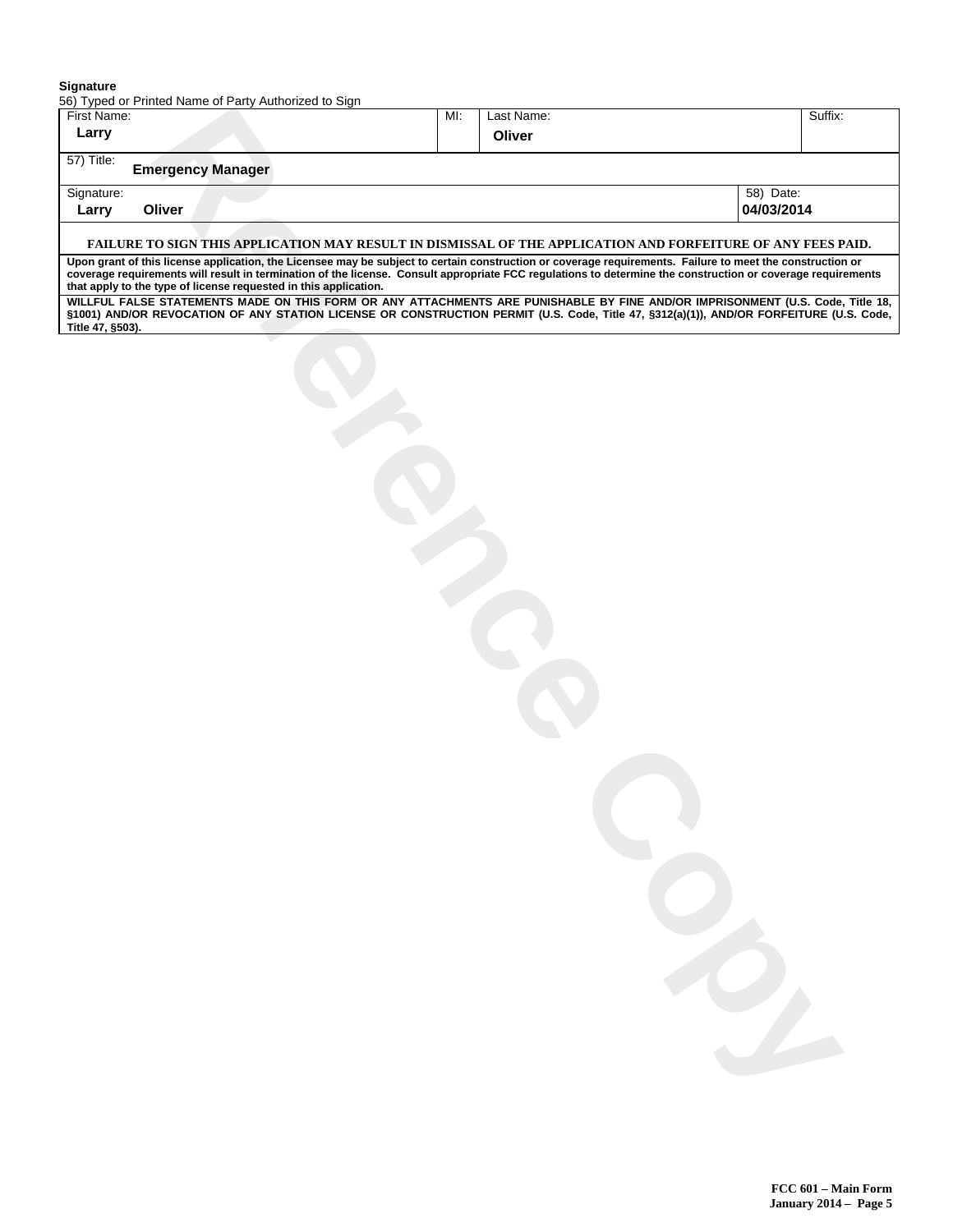## **FCC 601 Technical Data Schedule for the** <br>**Schedule H Private Land Mobile and Land Mobile Broadcast Auxiliary** 3060 - 0798 **Private Land Mobile and Land Mobile Broadcast Auxiliary** 3060 - 0798<br>**Radio Services (Parts 90 and 74)** See 601 Main Form instructions **Radio Services (Parts 90 and 74)**

| Eligibility      |                                                                        |
|------------------|------------------------------------------------------------------------|
| 1) Rule Section: | 2) Describe Activity:                                                  |
| 90.20            | <b>GOVERNMENTAL ENTITY PROVIDING COMMUNICATIONS FOR PUBLIC SAFETY.</b> |
|                  |                                                                        |

# **Frequency Coordinator Information** (if not self-coordinated)

| <b>Frequency Coordination</b><br>Number                | Name of Frequency Coordinator | <b>Telephone Number</b> | Coordination<br>Date |
|--------------------------------------------------------|-------------------------------|-------------------------|----------------------|
|                                                        |                               |                         |                      |
| 7) Has this application been successfully coordinated? |                               |                         | )Yes/No              |

# **Extended Implementation (Slow Growth)**

| 8) Are you requesting a new or modified extended implementation plan?                          | )Yes/No |
|------------------------------------------------------------------------------------------------|---------|
| If 'Yes', attach an exhibit with a justification and a proposed station construction schedule. |         |

## **Associated Call Signs (Attach additional sheets if required)**

| 9 |  |  |
|---|--|--|
|   |  |  |
|   |  |  |
|   |  |  |
|   |  |  |
|   |  |  |

## **Broadcast Auxiliary Only**

|                                                                              |                                                        |                                                                       |                                                                                                |            |                                                | for public burden estimate |
|------------------------------------------------------------------------------|--------------------------------------------------------|-----------------------------------------------------------------------|------------------------------------------------------------------------------------------------|------------|------------------------------------------------|----------------------------|
| <b>Eligibility</b>                                                           |                                                        |                                                                       |                                                                                                |            |                                                |                            |
| 1) Rule Section:                                                             |                                                        | 2) Describe Activity:                                                 | <b>GOVERNMENTAL ENTITY PROVIDING COMMUNICATIONS FOR PUBLIC SAFETY.</b>                         |            |                                                |                            |
| 90.20                                                                        |                                                        |                                                                       |                                                                                                |            |                                                |                            |
|                                                                              |                                                        | Frequency Coordinator Information (if not self-coordinated)           |                                                                                                |            |                                                |                            |
| 3)<br>Frequency Coordination<br>Number                                       |                                                        |                                                                       | 4)<br>Name of Frequency Coordinator                                                            |            | 5)<br>Telephone Number                         | 6)<br>Coordination<br>Date |
|                                                                              |                                                        |                                                                       |                                                                                                |            |                                                |                            |
|                                                                              | 7) Has this application been successfully coordinated? |                                                                       |                                                                                                |            |                                                | )Yes/No                    |
|                                                                              | <b>Extended Implementation (Slow Growth)</b>           |                                                                       |                                                                                                |            |                                                |                            |
|                                                                              |                                                        | 8) Are you requesting a new or modified extended implementation plan? | If 'Yes', attach an exhibit with a justification and a proposed station construction schedule. |            |                                                | )Yes/No                    |
|                                                                              |                                                        |                                                                       |                                                                                                |            |                                                |                            |
|                                                                              |                                                        | Associated Call Signs (Attach additional sheets if required)          |                                                                                                |            |                                                |                            |
| 9)                                                                           |                                                        |                                                                       |                                                                                                |            |                                                |                            |
|                                                                              |                                                        |                                                                       |                                                                                                |            |                                                |                            |
|                                                                              |                                                        |                                                                       |                                                                                                |            |                                                |                            |
|                                                                              |                                                        |                                                                       |                                                                                                |            |                                                |                            |
|                                                                              |                                                        |                                                                       |                                                                                                |            |                                                |                            |
| <b>Broadcast Auxiliary Only</b>                                              |                                                        |                                                                       |                                                                                                |            |                                                |                            |
| If there is an associated<br><b>Parent Station, complete</b><br>Items 10-12. |                                                        | 10) Facility Id of Parent<br>Station:                                 | 11) Radio Service of<br><b>Parent Station:</b>                                                 | Community: | 12) City and State of Parent Station Principal |                            |
|                                                                              |                                                        |                                                                       |                                                                                                |            |                                                |                            |
|                                                                              |                                                        | 13) If there is no associated parent station, this Applicant is a: () |                                                                                                |            | 14) State of Primary Operation:                |                            |
| Cable Network Entity                                                         |                                                        | <b>Broadcast Network Entity</b>                                       | Television Cable Operator                                                                      |            |                                                |                            |
| <b>Motion Picture Producer</b>                                               |                                                        | Television Producer                                                   |                                                                                                |            |                                                |                            |
|                                                                              |                                                        |                                                                       |                                                                                                |            |                                                |                            |
|                                                                              |                                                        |                                                                       | Control Point(s) (Other than at the transmitter) (Attach additional sheets if required)        |            |                                                |                            |
| 15)<br>Action<br>A/M/D                                                       | 16)<br>Control Point<br>Number                         |                                                                       | 17)<br>Location<br>Street Address, City or Town, County/Borough/Parish, State                  |            |                                                | 18)<br>Telephone<br>Number |
|                                                                              |                                                        |                                                                       |                                                                                                |            |                                                |                            |
|                                                                              |                                                        |                                                                       |                                                                                                |            |                                                |                            |

## **Control Point(s) (Other than at the transmitter) (Attach additional sheets if required)**

| 15)    | 16)                  | 17                                                         | 18)       |
|--------|----------------------|------------------------------------------------------------|-----------|
| Action | <b>Control Point</b> | Location                                                   | Telephone |
| A/M/D  | Number               | Street Address, City or Town, County/Borough/Parish, State | Number    |
|        |                      |                                                            |           |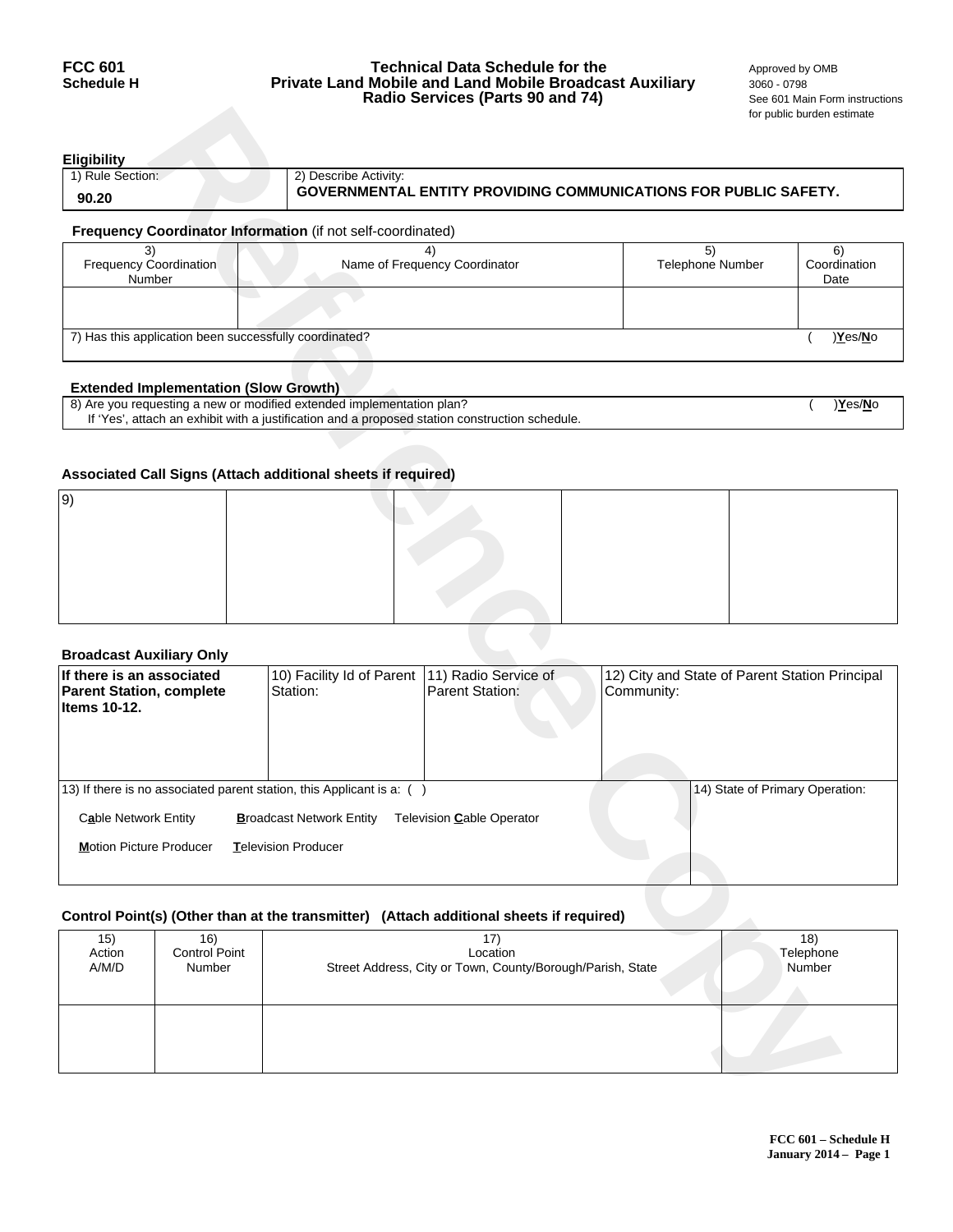# **Antenna Information**

| <br>$\frac{19}{\text{Action}}$                  | <br>20)<br>Location<br>Number | 21)<br>Antenna<br>Number | $\overline{22)}$<br>AAT<br>(meters) | 23)<br>Antenna Ht.<br>(meters) | 24)<br>Azimuth<br>(degrees) | 25)<br>Beamwidth<br>(degrees) | 26)<br>Polarization | $\frac{27}{\text{Gain}(\text{dB})}$ |
|-------------------------------------------------|-------------------------------|--------------------------|-------------------------------------|--------------------------------|-----------------------------|-------------------------------|---------------------|-------------------------------------|
| $\begin{array}{c} ( \ \hbox{A/M/D} \end{array}$ |                               |                          |                                     |                                |                             |                               |                     |                                     |
|                                                 |                               |                          |                                     |                                |                             |                               |                     |                                     |
|                                                 |                               |                          |                                     |                                |                             |                               |                     |                                     |
|                                                 |                               |                          |                                     |                                |                             |                               |                     |                                     |
|                                                 |                               |                          |                                     |                                |                             |                               |                     |                                     |
|                                                 |                               |                          |                                     |                                |                             |                               |                     |                                     |
|                                                 |                               |                          |                                     |                                |                             |                               |                     |                                     |
|                                                 |                               |                          |                                     |                                |                             |                               |                     |                                     |
|                                                 |                               |                          |                                     |                                |                             |                               |                     |                                     |
|                                                 |                               |                          |                                     |                                |                             |                               |                     |                                     |
|                                                 |                               |                          |                                     |                                |                             |                               |                     |                                     |
|                                                 |                               |                          |                                     |                                |                             |                               |                     |                                     |
|                                                 |                               |                          |                                     |                                |                             |                               |                     |                                     |
|                                                 |                               |                          |                                     |                                |                             |                               |                     |                                     |
|                                                 |                               |                          |                                     |                                |                             |                               |                     |                                     |
|                                                 |                               |                          |                                     |                                |                             |                               |                     |                                     |
|                                                 |                               |                          |                                     |                                |                             |                               |                     |                                     |
|                                                 |                               |                          |                                     |                                |                             |                               |                     |                                     |
|                                                 |                               |                          |                                     |                                |                             |                               |                     |                                     |
|                                                 |                               |                          |                                     |                                |                             |                               |                     |                                     |
|                                                 |                               |                          |                                     |                                |                             |                               |                     |                                     |
|                                                 |                               |                          |                                     |                                |                             |                               |                     |                                     |
|                                                 |                               |                          |                                     |                                |                             |                               |                     |                                     |
|                                                 |                               |                          |                                     |                                |                             |                               |                     |                                     |
|                                                 |                               |                          |                                     |                                |                             |                               |                     |                                     |
|                                                 |                               |                          |                                     |                                |                             |                               |                     |                                     |
|                                                 |                               |                          |                                     |                                |                             |                               |                     |                                     |
|                                                 |                               |                          |                                     |                                |                             |                               |                     |                                     |

**FCC 601 Schedule H January 2014 Page 2**